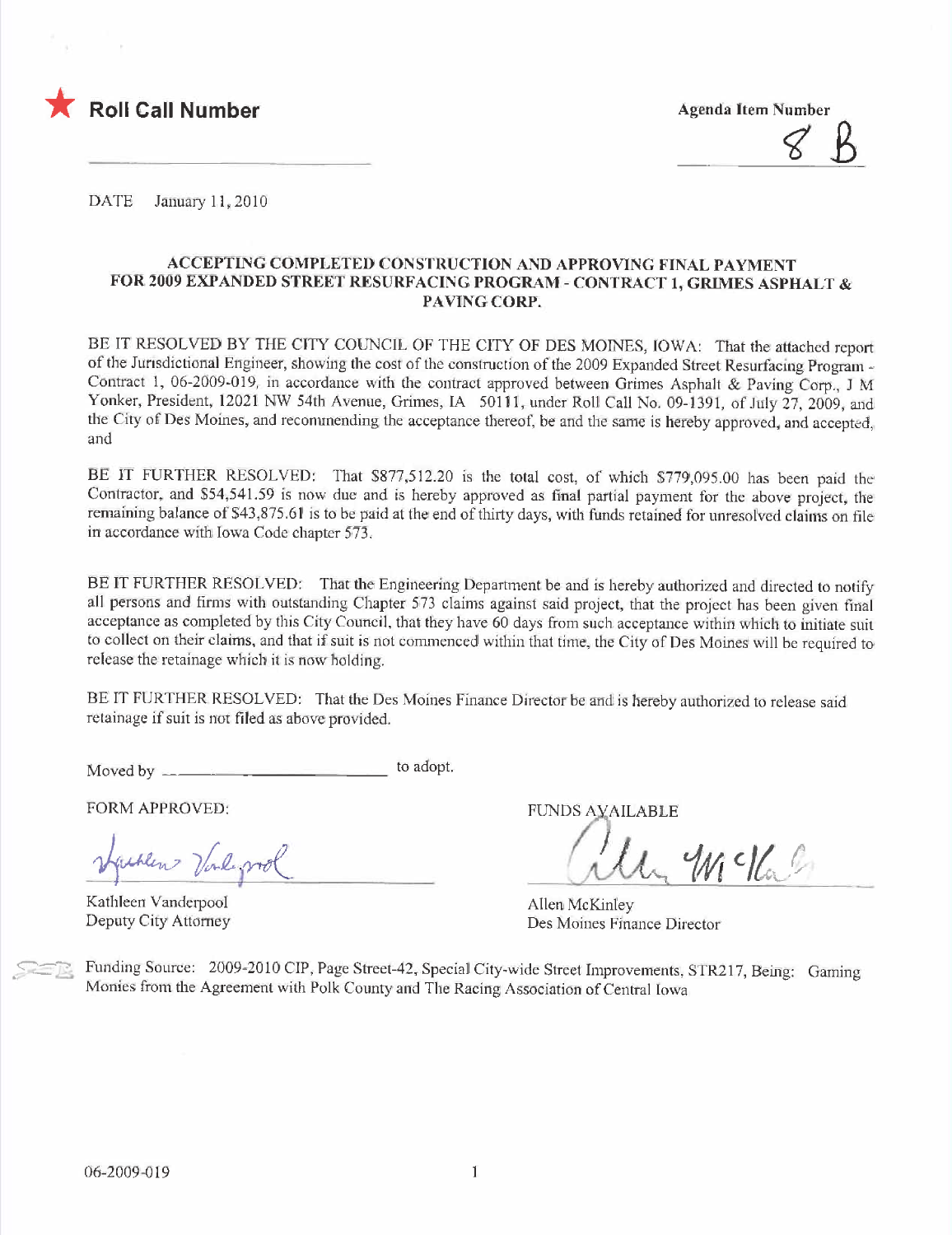

 $\mathcal{C}$ 

DATE January 11, 2010

| <b>COUNCIL ACTION</b> | <b>YEAS</b> | <b>NAYS</b> | PASS <sup>®</sup> | <b>ABSENT</b>   |  |
|-----------------------|-------------|-------------|-------------------|-----------------|--|
| <b>COWNIE</b>         |             |             |                   |                 |  |
| <b>COLEMAN</b>        |             |             |                   |                 |  |
| <b>GRIESS</b>         |             |             |                   |                 |  |
| <b>HENSLEY</b>        |             |             |                   |                 |  |
| <b>MAHAFFEY</b>       |             |             |                   |                 |  |
| <b>MEYER</b>          |             |             |                   |                 |  |
| <b>MOORE</b>          |             |             |                   |                 |  |
| <b>TOTAL</b>          |             |             |                   |                 |  |
| <b>MOTION CARRIED</b> |             |             |                   | <b>APPROVED</b> |  |

Mayor

## CERTIFICATE

I, DIANE RAUH, City Clerk of said City hereby GRIESS certify that at a meeting of the City Council of said City of Des Moines, held on the above date, among other proceedings the above was adopted.

 $\overline{\phantom{a}}$  IN WITNESS WHEREOF, I have hereunto set TOTAL **the contract of the contract of the contract of the contract of the contract of the contract of the contract of the day and year** first above written.

**City Clerk**